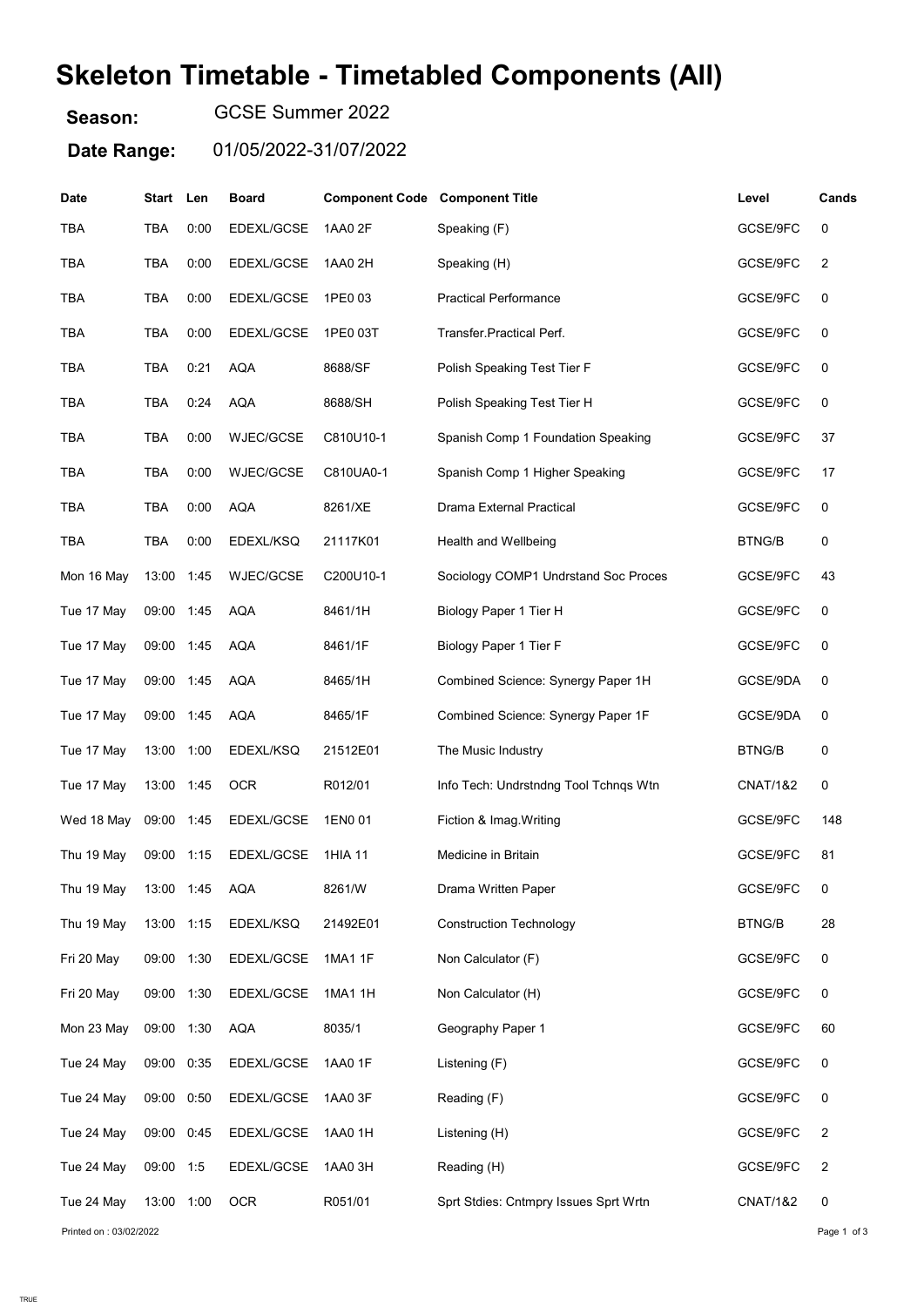## Season: Date Range: 01/05/2022-31/07/2022 GCSE Summer 2022

| <b>Date</b> | Start Len  |      | <b>Board</b>     | <b>Component Code Component Title</b> |                                      | Level    | Cands |
|-------------|------------|------|------------------|---------------------------------------|--------------------------------------|----------|-------|
| Wed 25 May  | 09:00      | 1:45 | EDEXL/GCSE       | 1ET0 01                               | Shakesp. & Post 1914 Lit.            | GCSE/9FC | 148   |
| Thu 26 May  | 09:00      | 0:35 | <b>WJEC/GCSE</b> | C810U20-1                             | Spanish Comp 2 Foundation Listening  | GCSE/9FC | 37    |
| Thu 26 May  | 09:00      | 1:00 | WJEC/GCSE        | C810U30-1                             | Spanish Comp 3 Foundation Reading    | GCSE/9FC | 37    |
| Thu 26 May  | 09:00      | 0:45 | <b>WJEC/GCSE</b> | C810UB0-1                             | Spanish Comp 2 Higher Listening      | GCSE/9FC | 17    |
| Thu 26 May  | 09:00 1:15 |      | <b>WJEC/GCSE</b> | C810UC0-1                             | Spanish Comp 3 Higher Reading        | GCSE/9FC | 17    |
| Fri 27 May  | 09:00 1:45 |      | <b>AQA</b>       | 8462/1H                               | Chemistry Paper 1 Tier H             | GCSE/9FC | 0     |
| Fri 27 May  | 09:00 1:45 |      | <b>AQA</b>       | 8462/1F                               | Chemistry Paper 1 Tier F             | GCSE/9FC | 0     |
| Mon 06 Jun  | 13:00      | 1:20 | EDEXL/GCSE       | 1AA0 4F                               | Writing (F)                          | GCSE/9FC | 0     |
| Mon 06 Jun  | 13:00 1:25 |      | EDEXL/GCSE       | 1AA0 4H                               | Writing (H)                          | GCSE/9FC | 2     |
| Tue 07 Jun  | 09:00      | 1:30 | EDEXL/GCSE       | 1MA1 2F                               | Calculator (F)                       | GCSE/9FC | 0     |
| Tue 07 Jun  | 09:00      | 1:30 | EDEXL/GCSE       | 1MA1 2H                               | Calculator (H)                       | GCSE/9FC | 0     |
| Tue 07 Jun  | 13:00 1:15 |      | AQA              | 8035/2                                | Geography Paper 2                    | GCSE/9FC | 60    |
| Wed 08 Jun  | 09:00 1:20 |      | EDEXL/GCSE       | 1ET0 2N                               | 19C Novelists Since 1789             | GCSE/9FC | 148   |
| Thu 09 Jun  | 09:00 1:20 |      | EDEXL/GCSE       | 1HIA 31                               | Weimar & Nazi Germany                | GCSE/9FC | 81    |
| Thu 09 Jun  | 13:00 1:45 |      | <b>AQA</b>       | 8463/1H                               | Physics Paper 1 Tier H               | GCSE/9FC | 0     |
| Thu 09 Jun  | 13:00 1:45 |      | <b>AQA</b>       | 8463/1F                               | Physics Paper 1 Tier F               | GCSE/9FC | 0     |
| Thu 09 Jun  | 13:00      | 1:45 | <b>AQA</b>       | 8465/2H                               | Combined Science: Synergy Paper 2H   | GCSE/9DA | 0     |
| Thu 09 Jun  | 13:00      | 1:45 | <b>AQA</b>       | 8465/2F                               | Combined Science: Synergy Paper 2F   | GCSE/9DA | 0     |
| Fri 10 Jun  | 09:00      | 2:5  | EDEXL/GCSE       | 1EN0 02                               | Non-Fic. & Trans. Writing            | GCSE/9FC | 148   |
| Fri 10 Jun  | 13:00 1:45 |      | WJEC/GCSE        | C200U20-1                             | Sociology COMP2 Undrstand Soc Struct | GCSE/9FC | 43    |
| Mon 13 Jun  | 09:00 1:30 |      | EDEXL/GCSE       | 1MA1 3F                               | Calculator (F)                       | GCSE/9FC | 0     |
| Mon 13 Jun  | 09:00 1:30 |      | EDEXL/GCSE       | 1MA1 3H                               | Calculator (H)                       | GCSE/9FC | 0     |
| Tue 14 Jun  | 09:00 1:00 |      | <b>AQA</b>       | 8035/3                                | Geography Paper 3                    | GCSE/9FC | 60    |
| Wed 15 Jun  | 09:00 1:45 |      | <b>AQA</b>       | 8461/2H                               | Biology Paper 2 Tier H               | GCSE/9FC | 0     |
| Wed 15 Jun  | 09:00 1:45 |      | <b>AQA</b>       | 8461/2F                               | Biology Paper 2 Tier F               | GCSE/9FC | 0     |
| Wed 15 Jun  | 09:00 1:45 |      | <b>AQA</b>       | 8465/3H                               | Combined Science: Synergy Paper 3H   | GCSE/9DA | 0     |
| Wed 15 Jun  | 09:00 1:45 |      | AQA              | 8465/3F                               | Combined Science: Synergy Paper 3F   | GCSE/9DA | 0     |
| Wed 15 Jun  | 13:00 1:45 |      | EDEXL/GCSE       | 1DT0 1F                               | Timbers                              | GCSE/9FC | 34    |
| Thu 16 Jun  | 09:00 0:55 |      | EDEXL/GCSE       | 1HIA B4                               | Early Elizabethan                    | GCSE/9FC | 81    |